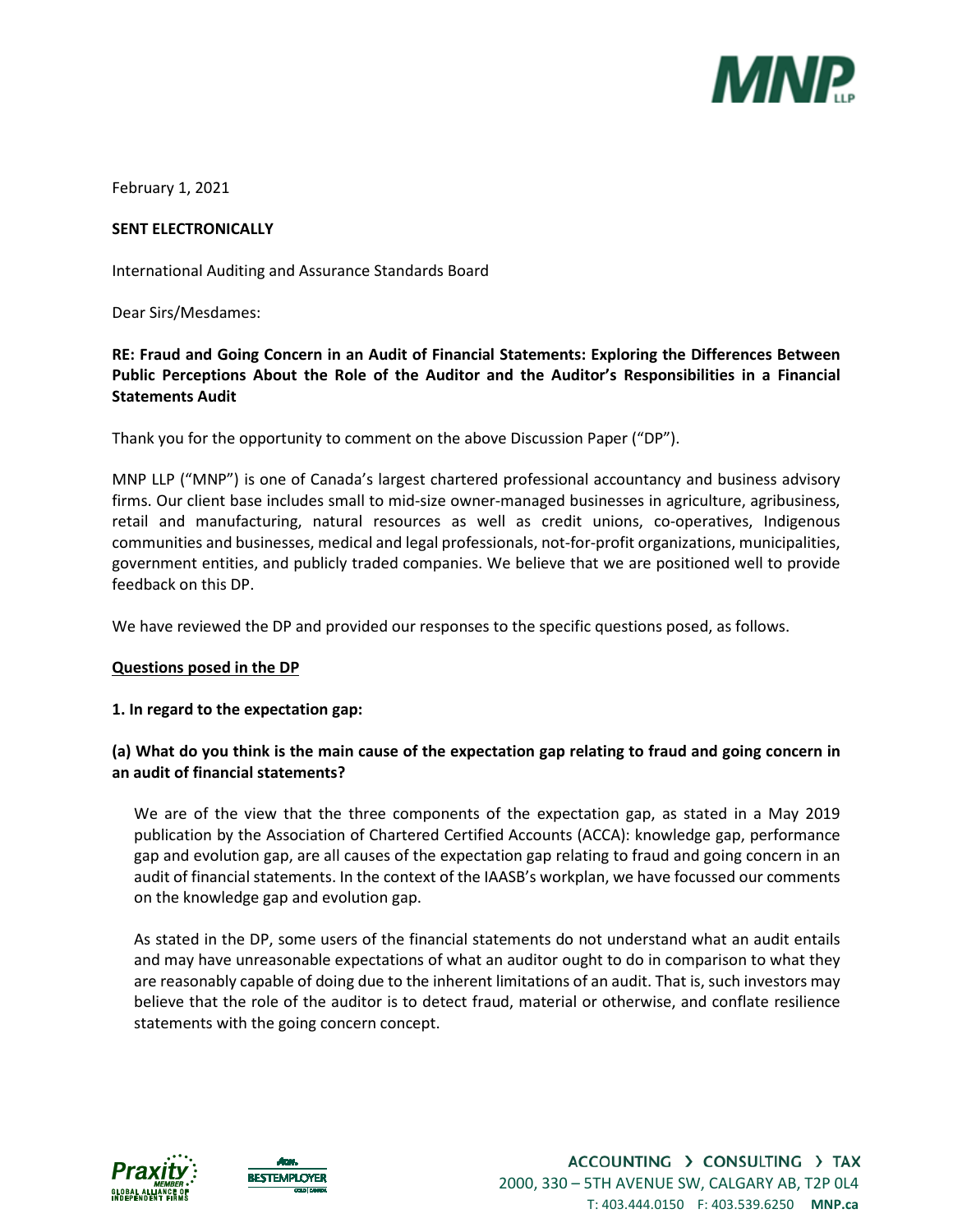In contemplating amendments to audit standards and broader deployment of newer audit techniques, we are conscious of their impact on cost-effective timely financial information. We are mindful of the ability of emerging growth public companies and small and medium sized enterprises (SMEs) to support such audit changes. In Canada, this would represent an extremely significant portion of the marketplace. Moreover, certain changes may deepen the expectation gap. For example, audit tools that test the internal integrity of 100% of a client's transactions may still not connect to external evidence nor necessarily detect fraud or management bias, despite a potential undue reliance by financial statement users on these technologies

## **(b) In your view, what could be done, by the IAASB and / or others (please specify), to narrow the expectation gap related to fraud and going concern in an audit of financial statements?**

The IAASB should segregate the expectation gap between those unreasonable expectations, which may not likely ever be resolved, and those that have a potential to be bridged. Below are our views on areas that the IAASB may explore and areas where other bodies may contribute to investor needs:

- *ISA 570 (Revised), Going Concern* offers guidance which requires the auditor to evaluate management's assessment of the entity's ability to continue as a going concern. Generally, this includes, but is not limited to, a cash flow projection over 12 months from the audit report date. That projection likely cannot reasonably capture the full spectrum of possible uncertainties to which that an entity is exposed. A separate challenge is that amongst emerging growth public companies, the presence of a going concern statement may be commonplace but still does not fully address an investor's information needs. In reflecting on this expectation gap, it is worth noting that securities regulators in many jurisdictions require reporting issuers to provide additional information in its Management Discussion and Analysis (MD&A) accompanying their financial statements. Under the umbrella of IOSCO, there may be a more effective path to meet investor needs via resilient disclosure in the MD&A. Auditors are required to refer to and describe their responsibility with regard to MD&A in their opinion.
- Current going concern guidance is largely within the audit standards whereas the accounting standards offer minimal guidance on this topic. Therefore, we suggest that the International Accounting Standards Board (IASB) explore guidance in the accounting standards, with an emphasis on practical illustrative examples to guide accountants, management and those charged with governance of organizations and auditors alike.
- Additional insight can also be provided by the governing bodies of Corporate Directors, who can provide additional education and guidance to its members surrounding the going concern topic. Some organizations have internal audit functions that can further explore resilience or provide additional transparency to Corporate Directors on the going concern topic.
- Securities regulators may contribute to investor needs with more refined guidance regarding expectations for Directors and management of organizations about their responsibilities regarding fraud and going concern.

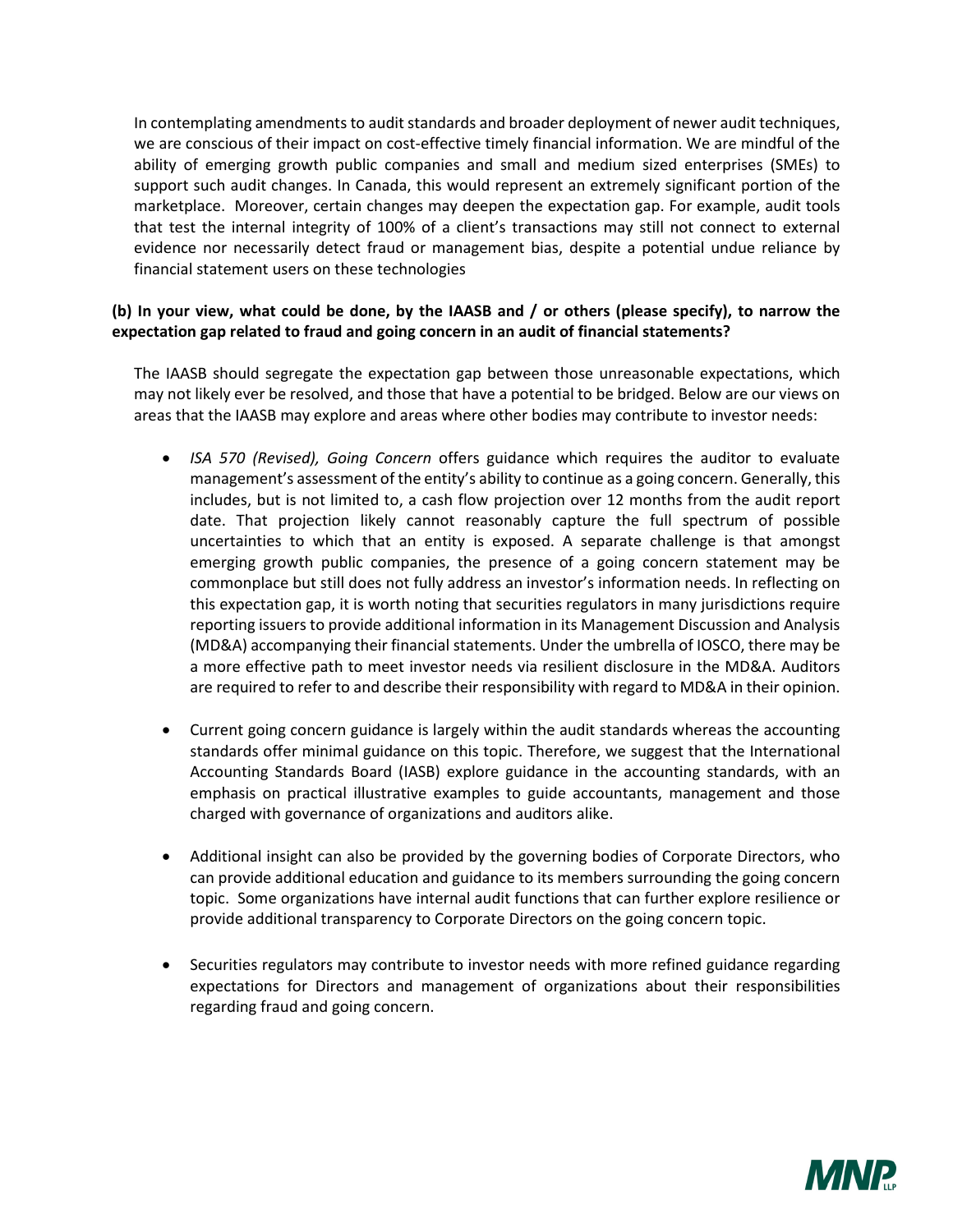Regarding the evolution gap, IAASB should explore targeted improvements to the audit standards. However in order to ensure a path for private enterprises to list in public markets, as well as to keep public markets accessible for issuers of various sizes, there should not be a significant bifurcation in audit requirements between SMEs, emerging growth public companies and larger publicly accountable enterprises.

**2. This paper sets out the auditor's current requirements in relations to fraud in an audit of financial statements, and some of the issues and challenges than have been raised with respect to this. In your view:** 

## **(a) Should the auditor have enhanced or more requirements with regard to fraud in an audit of financial statements? If yes, in what areas?**

No, preventing and detecting fraud is foremost the entity's responsibility. The auditors are already required under paragraph .35 through .38 of *ISA 240, The Auditor's Responsibilities Relating to Fraud in an Audit of Financial Statements* to evaluate the impact of any fraud identified on the audit.

However, in instances where there is a diversity in the understanding and application of the current requirements, the IAASB should provide additional practical guidance and illustrative examples written to be accessible and understandable to both auditors and investors.

## **(b) Is there a need for enhanced procedures only for certain entities or in specific circumstances? If yes:**

#### **(i) For what types of entities or in what circumstances?**

Certain entities are subject to separate regulation and reporting requirements that may also involve their auditors. The need for any enhancements to existing procedures is fact-specific and best addressed outside of the scope of the ISAs. Attempting to incorporate such guidance into the ISAs introduces a new key judgement around nature of the entity, or part thereof, to determine whether such requirements apply. Accordingly, we do not believe that there is a need for enhanced procedures for certain entities within the ISAs.

#### **(ii) What enhancements are needed?**

We do not believe that any further enhancements are needed within the standards. For example, *ISA 315 (Revised 2019), Identifying and Assessing the Risks of Material Misstatement* has adequately addressed audit procedures to be performed by the auditor for identifying risks of material misstatement which specifically references risks arising from fraud. These requirements have not yet been implemented.

We do believe that a root cause analysis of recent corporate failures and frauds would assist the IAASB to understand whether enhancements to the ISAs would be effective at addressing the expectation gap.

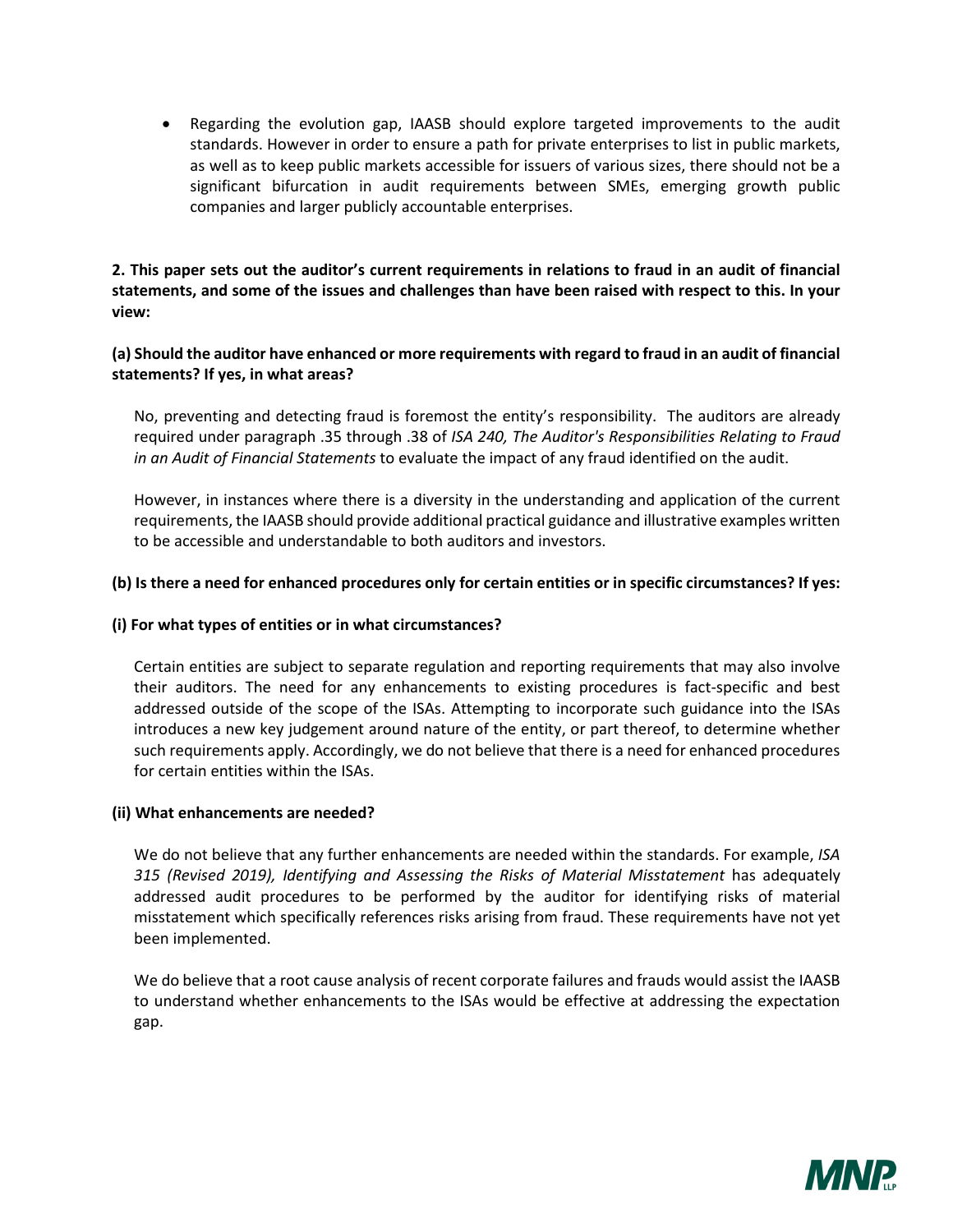## **(iii) Should these changes be made within the ISAs or outside the scope of an audit (e.g., a different engagement)? Please explain your answer.**

We do not believe any changes need to be made for certain entities or specific circumstances within the ISA or outside the scope of an audit.

## **(c) Would requiring a "suspicious mindset" contribute to enhanced fraud identification when planning and performing the audit? Why or why not?**

We do not believe that a "suspicious mindset" would contribute to an enhanced fraud identification during the planning, or any other phase of the audit, unless such suspicions are corroborated based on the accumulation of such audit evidence. Training on applying professional skepticism and guiding practitioners to apply it in relevant circumstances would be more appropriate than applying a suspicious mindset.

The revised ISA's continue to emphasize professional skepticism within the standards such as *ISA 540 (Revised), Auditing Accounting Estimates and Related Disclosures* and *ISA 315 (Revised 2019), Identifying and Assessing the Risks of Material Misstatement.* We believe that IAASB should continue to emphasize professional skepticism and revise auditing standards to ensure that the standards foster a professionally skeptical mindset, such as the requirement to "stand-back" and evaluate all audit evidence obtained in forming conclusions.

A suspicious mindset, especially if it is exhibited on a constant basis throughout the audit engagement, could deter management from entering into a free-flowing sharing of information with the auditor and accordingly hinder audit quality.

If management feels the auditor is deeply suspicious of them, they may become defensive and be less likely to cooperate, provide brief responses to open ended questions, confer in advance, not share draft documents and potentially build resentment towards the auditor and continuous questioning. It may also discourage auditors from pursuing the profession.

Even if, with additional time and effort, an auditor may overcome the challenges identified above, an impact would still be had on the timeliness of the audit and increase overall audit cost, a potential burden to investors for a relatively minute incremental benefit.

If a suspicious mindset was also applicable to SMEs (if a separate set of audit standards were to be developed), SMEs may be discouraged from seeking an audit or adopt greater use of local audit standards which may better suit their users' need.

All these factors would be counterproductive to the execution of a quality audit rather than resulting in a higher quality one.

## **(i) Should the IAASB enhance the auditor's considerations around fraud to include a "suspicious mindset"? If yes, for all audits or only in some circumstances?**

As noted above, we do not believe that enhancing the auditor's consideration of a "suspicious mindset" would contribute to an enhanced fraud identification. In our view, the IAASB should explore targeted

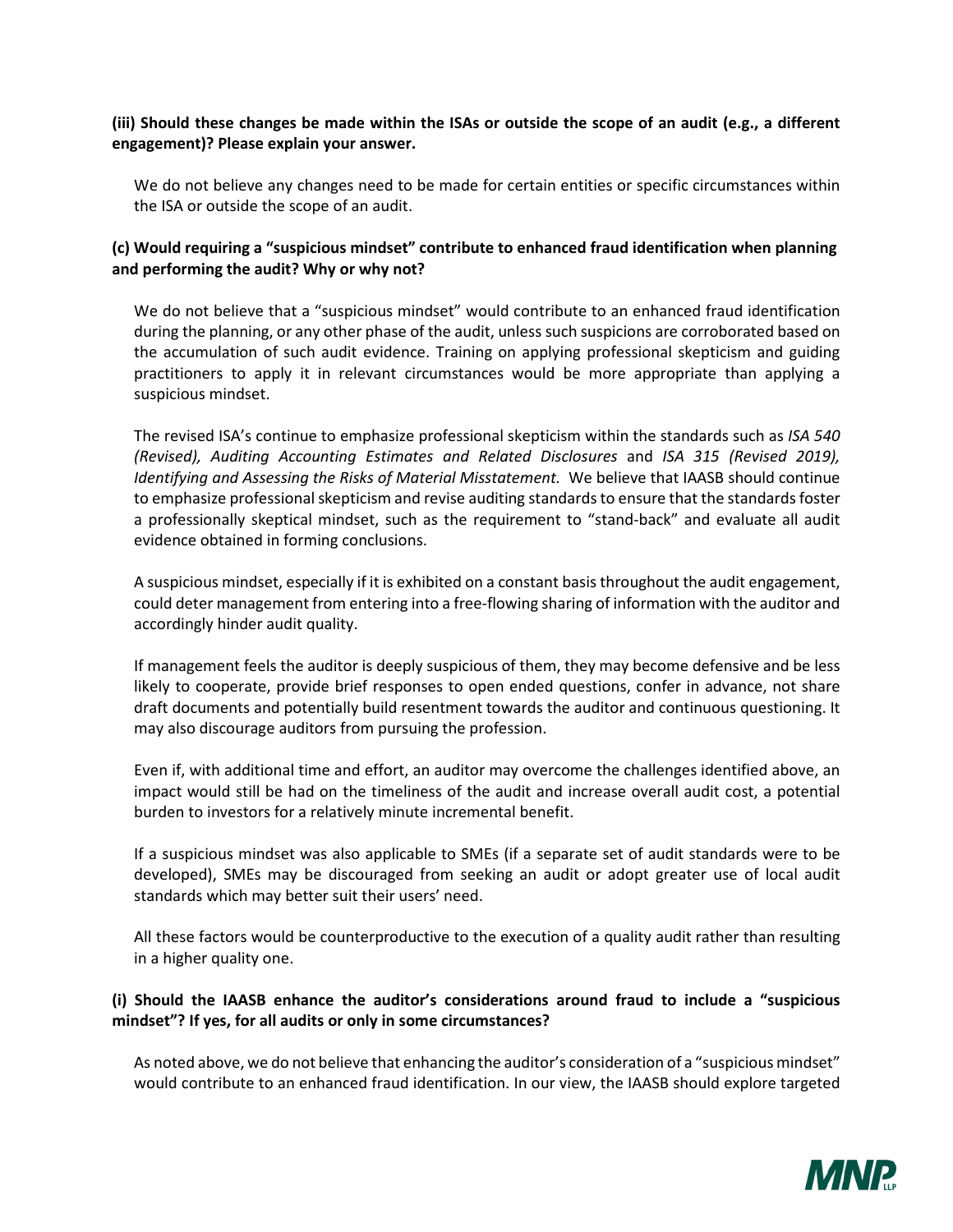application guidance around fraud but the broad adoption of suspicious mindset may be counterproductive.

**(d) Do you believe more transparency is needed about the auditor's work in relation to fraud in an audit of financial statements? If yes, what additional information is needed and how should this information be communicated (e.g. in communications with those charged with governance, in the auditor's report, etc.)?** 

Auditors are required to determine and communicate key audit matters in the auditor's report for certain types of entities and if fraud is most significant to the audit of the financial statements, this information will be conveyed to the users of the financial statements through these key audit matters. This audit standard has recently become effective for certain entities in Canada, as such the impact on users is not yet clear.

Communications with all parties involved would help auditors to be more transparent about the auditor's work in relation to fraud in the audit of the financial statements. We support the suggestion on page 31 of the DP regarding a required annual assurance meeting led by the audit committee and attended by the auditors who would be available to answer questions. We believe this may achieve a level of transparency and education of the relevant stakeholders that would be beneficial.

**3. This paper sets out the auditor's current requirements in relation to going concern in an audit of financial statements, and some of the issues and challenges that have been raised with respect to this (see Sections III and IV). In your view:** 

## **(a) Should the auditor have enhanced or more requirements with regard to going concern in an audit of financial statements? If yes, in what areas?**

In our view, the term going concern is not well understood outside the accounting profession as such, a more descriptive term is needed.

Further, there is a lack of clarity as to what constitutes a "material uncertainty". *ISA 570 (Revised), Going Concern* does not define a material uncertainty and contains a limited description of what a material certainty is. It is recommended that additional guidance be provided of what constitutes a material uncertainty to ensure clarity and consistent application by auditors. Also reiterating our response to 1(b) it is our suggestion that greater guidance be provided in the accounting standards, with an emphasis on practical illustrative examples to guide accountants and auditors alike.

# **(b) Is there a need for enhanced procedures only for certain entities or in specific circumstances? If yes:**

#### **(i) For what types of entities or in what circumstances?**

We do not believe that the nature or type of entities should be a factor in determining the procedures performed by the auditor, as separating levels of assurance for various entities will only serve to further complicate already poorly understood standards We believe one set of standards appliable to all entities but that are scalable to the entity's particular attributes is a better path.

When a going concern issue is specifically identified by the engagement team, the auditor shall perform the required audit procedures in accordance with *ISA 570 (Revised), Going Concern*. We believe that

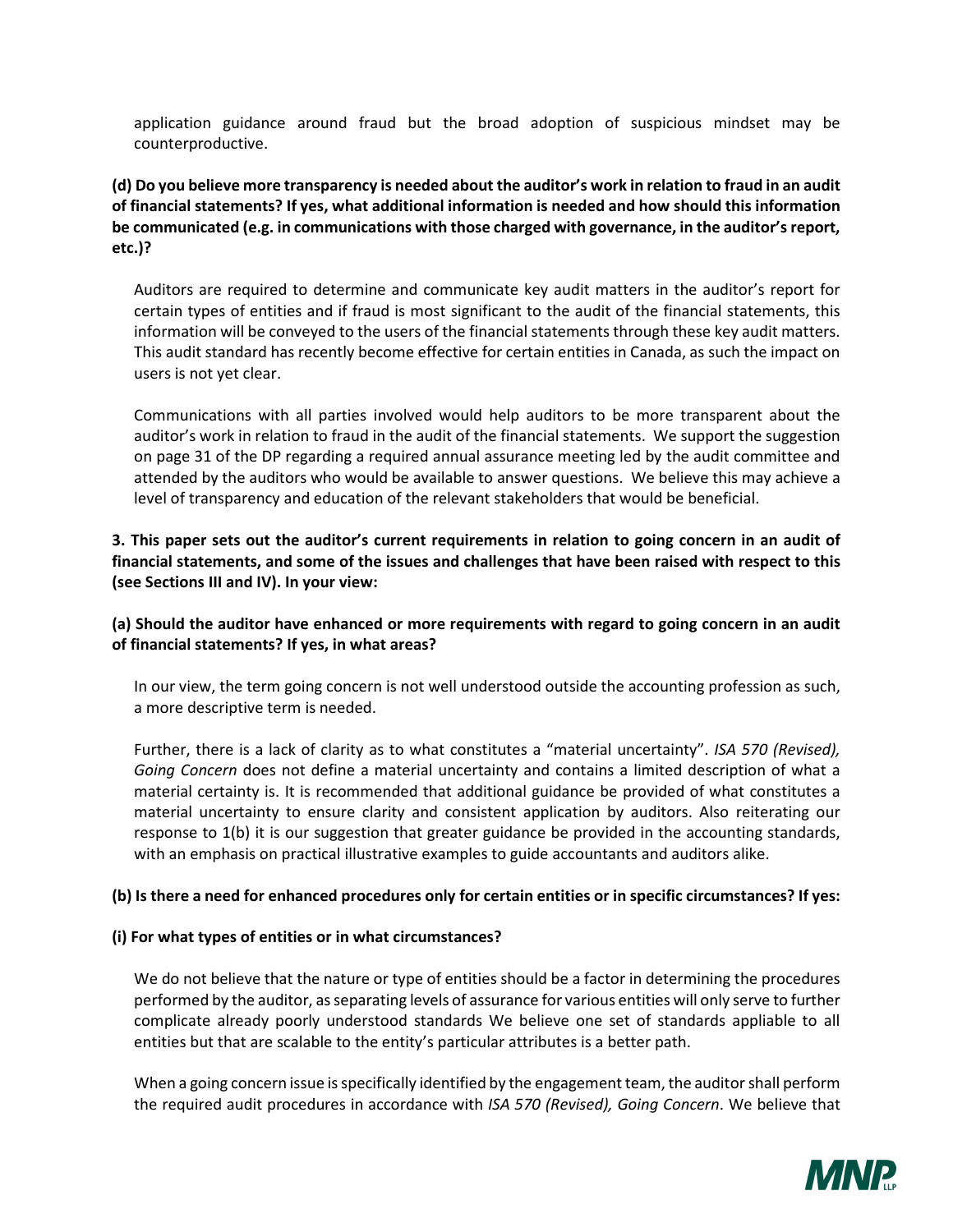the auditor shall exercise professional judgement in obtaining sufficient appropriate audit evidence to determine whether or not a material uncertainty exists related to events or conditions that may cast significant doubt on the entity's ability to continue as a going concern for all entities and not just certain entities.

#### **(ii) What enhancements are needed?**

Refer to our response in 3(a) above for enhancements that should be made for all entities and not just specific entities.

## **(iii) Should these changes be made within the ISAs or outside the scope of an audit (e.g., a different engagement)? Please explain your answer.**

As noted in our response above we do not believe that there are specific procedures or enhancements necessary for certain entities or specific circumstances however we do believe that there should be clarifications made to terminology and these clarifications should be made within the ISAs. We also believe exploring avenues for education/transparency to stakeholders regarding the concepts of fraud and going concern, the various responsible parties and the limitations of an audit would be helpful.

#### **(c) Do you believe more transparency is needed:**

# **(i) About the auditor's work in relation to going concern in an audit of financial statements? If yes, what additional information is needed and how should this information be communicated (e.g., in communications with those charged with governance, in the auditor's report, etc.)?**

Auditors are required to determine and communicate key audit matters in the auditor's report for certain types of entities. If going concern is most significant to the audit of the financial statements, this information will be conveyed to the users of the financial statements through these key audit matters. This audit standard has recently become effective for certain entities in Canada, as such the impact on users is not yet clear, although we believe the enhanced transparency is likely to be beneficial to users provided that they do not become boilerplate disclosures.

As mentioned above, we do believe that more formal communication such as a required annual assurance meeting would help auditors to be more transparent about the auditor's work in relation to going concern in the audit of the financial statements and also serve to enhance the communication & transparency between various interested parties while also achieving an enhanced expectation of responsibility to those charged with governance.

# **(ii) About going concern, outside of the auditor's work relating to going concern? If yes, what further information should be provided, where should this information be provided, and what action is required to put this into effect?**

We believe that management should be required to explain going concern in more detail to the users of the financial statements within the financial statements and potentially within their MD&A, if required. Currently *IAS 1, Presentation of Financial Statements* paragraph .25 states that "When management is aware, in making its assessment, of material uncertainties related to events or conditions that may cast significant doubt upon the entity's ability to continue as a going concern, the entity shall disclose those uncertainties. When an entity does not prepare financial statements on a going concern basis, it shall

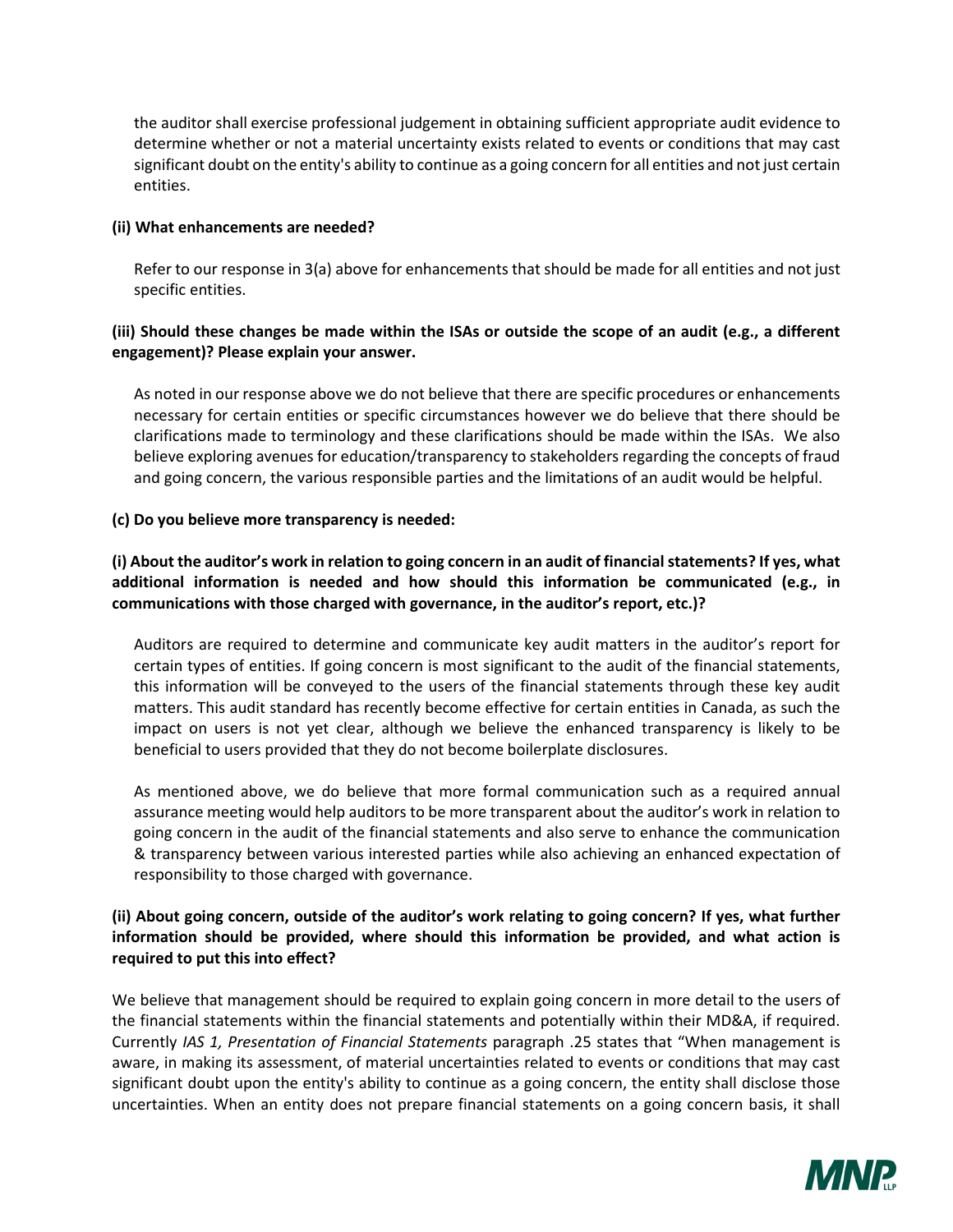disclose that fact, together with the basis on which it prepared the financial statements and the reason why the entity is not regarded as a going concern." Management should be encouraged to reveal to the users of the financial statements more detailed and entity-specific information that will allow more transparency surrounding going concern.

Consistent with our response to Question 1 (b), additional transparency can be provided by:

- The governing bodies of Corporate Directors can provide additional education and guidance to its members surrounding the going concern topic. Some of the larger reporting issuers often have internal audit programs that are used by experienced internal auditors who are members of governing bodies.
- Securities regulators in several jurisdictions can require issuers to provide additional information in its MD&A section of their financial statements

# **4. Are there any other matters the IAASB should consider as it progresses its work on fraud and going concern in an audit of financial statements?**

IAASB has highlighted other matters raised to date which will be considered in further information gathering and outreach activities as disclosed in Appendix A of the DP. We believe that this list is reasonable and currently there are no other matters that we want to bring to your attention.

In addition to the specific questions above, we offer further considerations below regarding some of the items raised in the IAASB DP:

 **As noted on page 18 of the DP, you are interested in perspectives regarding requiring the use of forensic specialists or other relevant specialists in a financial statement audit, and, if considered appropriate, in what circumstances the use of specialists should be required.** 

In our opinion, forensic specialists should be brought in only when specific circumstances arise (e.g. alleged or suspected fraud). However, this may create a scalability issue based on accessibility to a forensic specialist and the increased cost of an audit, particularly in audits of SMEs, whereby in many cases management and those charged with governance are one and the same.

We believe a requirement for the involvement of a forensic expert in all audits, would increase the expectation gap with users to the role of the auditor in identifying fraud if forensic specialists were brought in more broadly in audits. The public should be aware that, in providing an audit opinion, auditors are using professional judgment to identify any high-risk transactions or suspicious transactions. Auditors cannot practically review all transactions and therefore utilize the concept of "materiality" which is a term not well understood by some relevant stakeholders. IAASB should consider ways to make this terminology more commonplace to reduce the expectation gap.

Moreover, the vast majority of audited financial statements are likely not be subject to undetected material fraud. Any significant changes to standards contemplated should reflect on

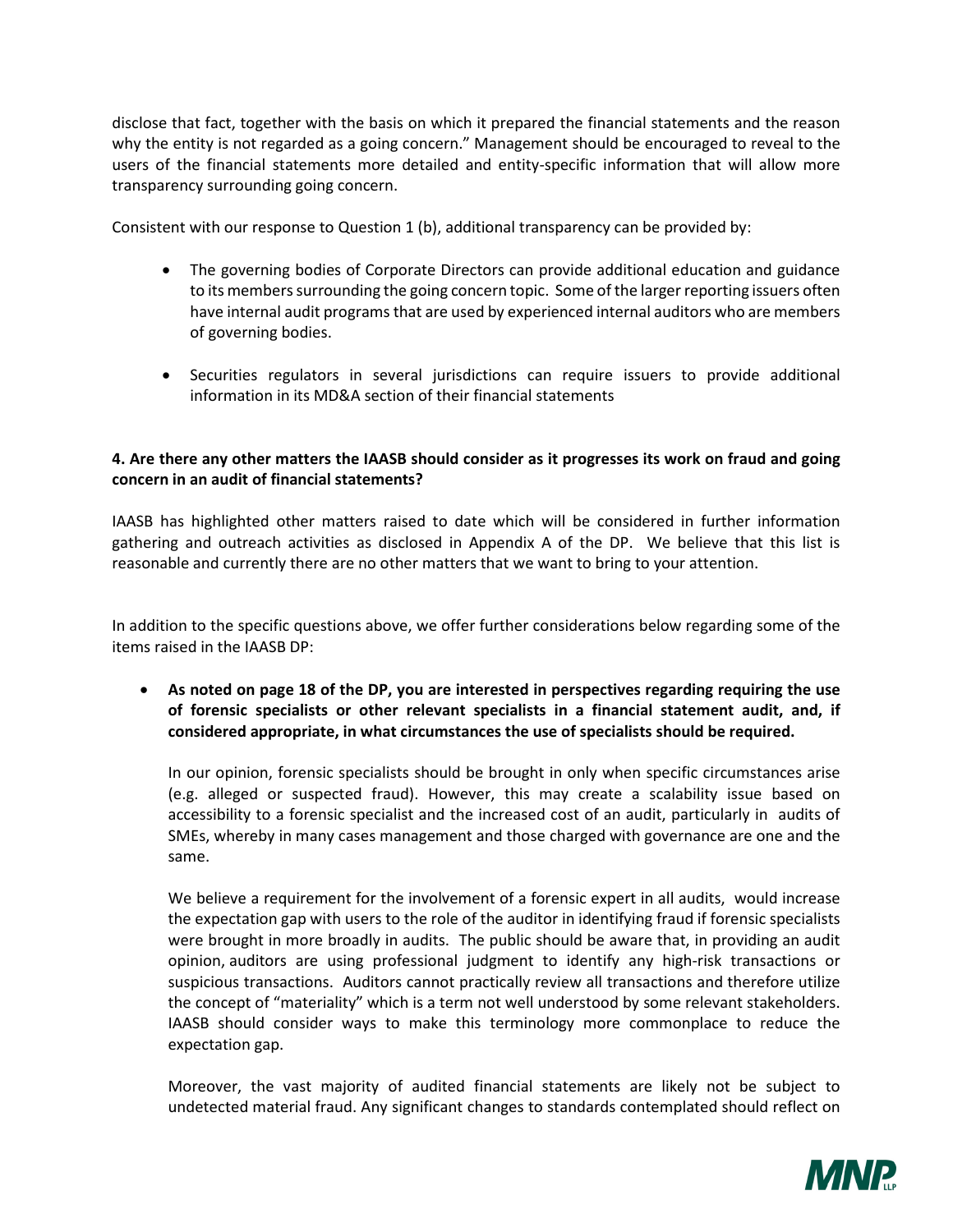the costs and benefits to all audits, especially the potentially disproportionate cost to smaller entities.

 **As noted on page 19 of the DP you are interested in perspectives about the perceived responsibilities of the auditor regarding non-material fraud in a financial statement audit (i.e., a broader focus on fraud) and what additional procedures, if any, may be appropriate.** 

As noted above, preventing and detecting fraud is foremost the entity's responsibility. As such if a fraud has been identified, the auditor is required to complete procedures as noted in *ISA 240, The Auditor's Responsibilities Relating to Fraud in an Audit of Financial Statements.* If the auditor can conclude that the financial statements are not materially misstated as a result of fraud, the auditor has met the requirements.

If the auditor is required to perform audit procedures on non-material fraud, this would be in direct contrast with *ISA 320, Materiality in Planning and Performing an Audit*, which requires the auditor to obtain reasonable assurance about whether the financial statements as a whole are free from material misstatement, whether due to fraud or error.

If the auditor is responsible for non-material fraud, the guidance under *ISA 240, The Auditor's Responsibilities Relating to Fraud in an Audit of Financial Statements* would need to be reconsidered to address such a responsibility.

 **As noted on page 23 of the DP you are interested in perspectives on whether entities should be required to assess their ability to continue as a going concern for longer than twelve months, and therefore whether auditors should be required to consider this longer time period in their assessment, beyond the current required period. If stakeholders believe a longer timeframe should be required, alignment will need to be retained between the requirements under the applicable financial reporting framework and the auditing standards in order for auditors to be able to adequately perform their procedures.** 

We do not believe auditors should be required to assess the entity's ability to continue as a going concern for a period greater than twelve months. If this were the case, users may increase their expectation that the auditors will guarantee that the entity will survive for a longer period of time, widening the expectation gap. Users already overestimate the level of assurance provided by the auditors. Further, as the time period for assessing an entity's ability to continue as a going concern increases, that assessment becomes less meaningful since the level of uncertainty and unpredictability increases over time. A period in excess of 12 months would require significantly more estimation and judgement, all of which are challenging to audit (i.e., often have little tangible evidence associated) the longer the time period is. Small variations to inputs can have massive overall implications

 **As noted on page 25 of the DP you are interested in perspectives on what more is needed to narrow the knowledge gap with regard to the meaning of material uncertainty related to going concern, to enable more consistent interpretation of the concept. In addition, about whether the concept of, and requirements related to, a material uncertainty in the auditing standards is sufficiently aligned with the requirements in the international accounting standards.**